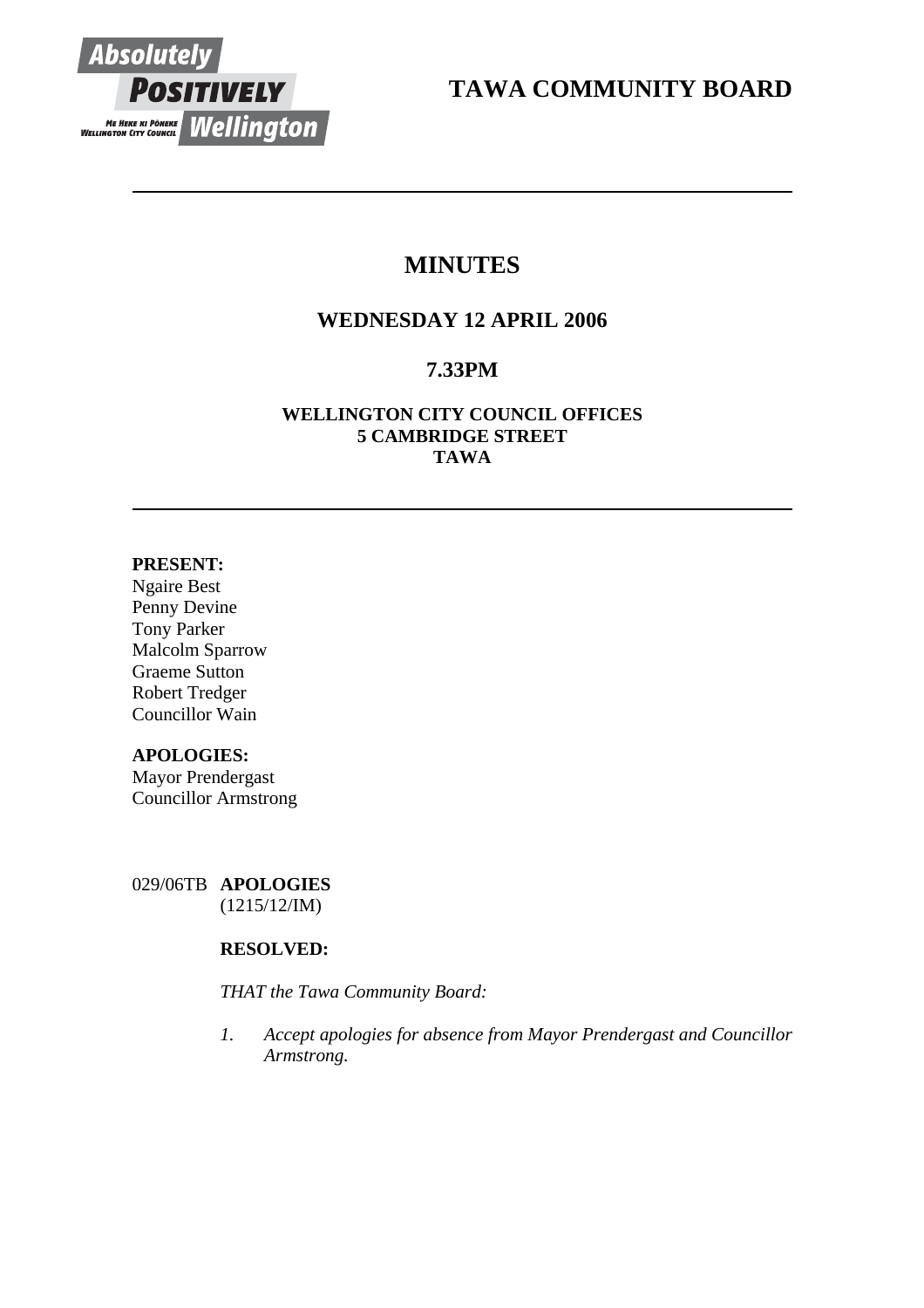## 030/06TB **CONFLICT OF INTEREST DECLARATIONS** (1215/12/IM)

## **NOTED:**

There were no conflicts of interest declared.

## 031/06TB **MINUTES FOR CONFIRMATION** (1215/12/IM)

#### **RESOLVED:**

#### *THAT the Tawa Community Board:*

*1. Approve the minutes of the meeting held on Thursday 9 February 2006 and Thursday 9 March 2006 having been circulated, be taken as an accurate record of those meetings.* 

## 032/06TB **PUBLIC PARTICIPATION** (1215/12/IM)

#### **NOTED:**

There was no public participation.

## 033/06C **2006/07 DRAFT LTCCP PRESENTATION** (1215/12/IM) (ORAL REPORT)

#### **NOTED:**

Councillor Wain introduced the 2006/07 Draft LTCCP presentation to the Board.

034/06C **ORDER OF BUSINESS** (1215/12/IM)

## **RESOLVED:**

#### *THAT the Tawa Community Board:*

*1. Consider the remainder of the agenda as follows: Report 3 – Reports Back from Committees Report 2 - Plan Change Proposal – Takapu Island Report 4 - Director Corporate Services Report Back – Projects and Programmes Report 5 - Monthly List of Resource Consent Approvals Report 6 - Forward Programme* 

Makara/Ohariu Community Board – Wednesday 12 April 2006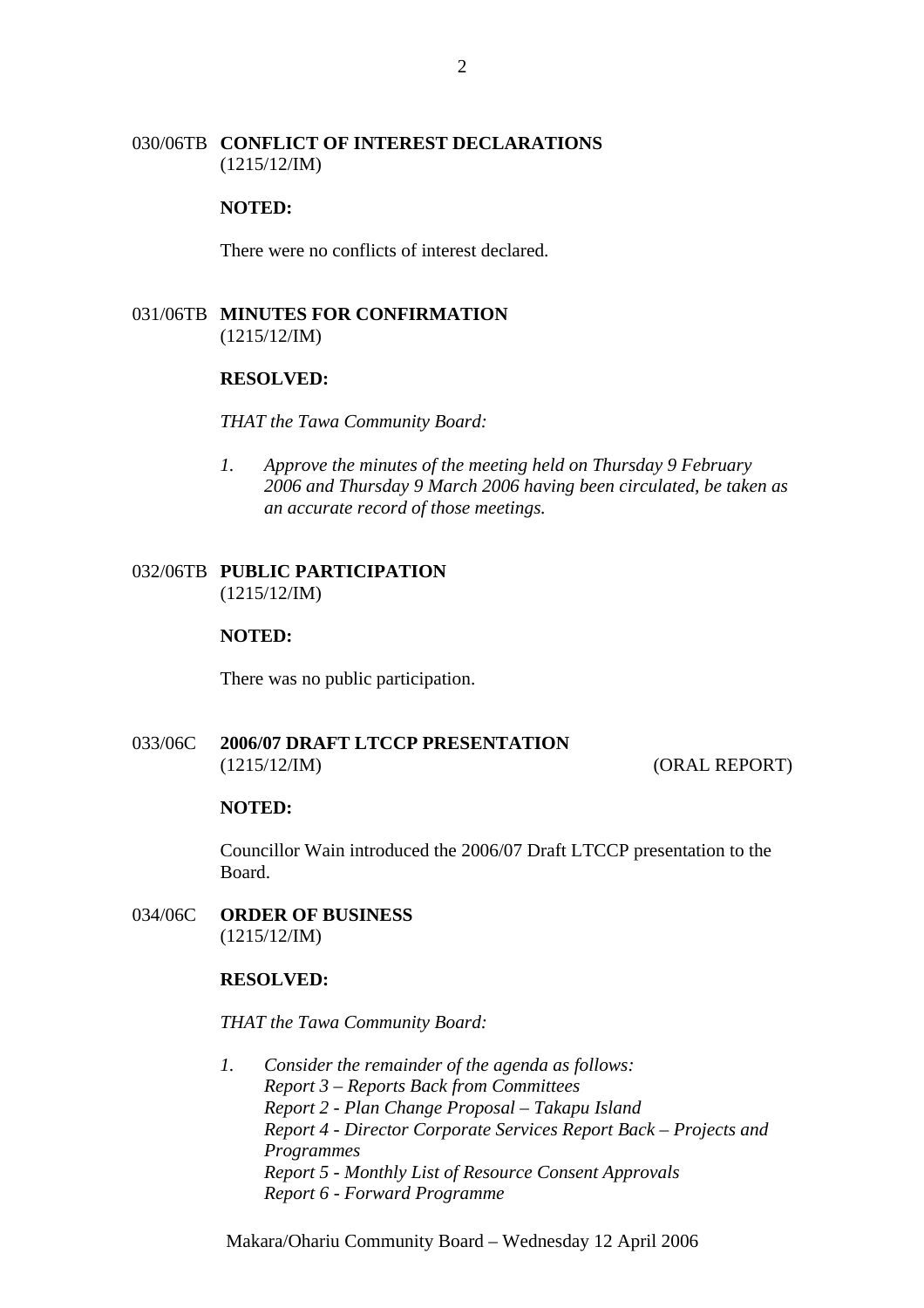## 035/06C **REPORTS BACK FROM COMMITTEES** (1215/12/IM) (ORAL REPORT)

## **NOTED:**

Robert Tredger, Tony Parker and Penny Devine advised that they had no issues from the committees, subcommittees and liaison groups that they are members of.

Graeme Sutton advised that he had attended a meeting of the Camp Elsdon Board.

Councillor Wain advised that she had chaired a meeting of the Grants Subcommittee on 12 April 2006 and that she would be attending the Strategy and Policy Committee meeting on 13 April 2006.

Malcolm Sparrow advised that the Tawa Community Civic Awards was progressing along well. At the time of the meeting 46 nominations had been received.

#### **RESOLVED:**

*THAT the Tawa Community Board:* 

- *1. Form the Tawa Community Facilities Working Group to work alongside Council officers to develop the use and purpose guidelines of the facilities.*
- *2. Approve that Malcolm Sparrow, Graeme Sutton and the Chair or her nominee on the day of the meeting, be the Board representatives on the Working Group.*

#### 036/06C **PLAN CHANGE PROPOSAL – TAKAPU ISLAND**

Report of Ian Leary – Planning Associate with Spencer Holmes. (1215/12/IM) (REPORT 2)

## **RESOLVED:**

*THAT the Tawa Community Board:* 

- *1. Receive the information.*
- *2. Delegate to the Chair to reply to Spencer Holmes with the Boards views on the proposed plan change.*
- *3. Notes that this letter from Spence Holmes is not any form of support for the plan change proposal.*

Makara/Ohariu Community Board – Wednesday 12 April 2006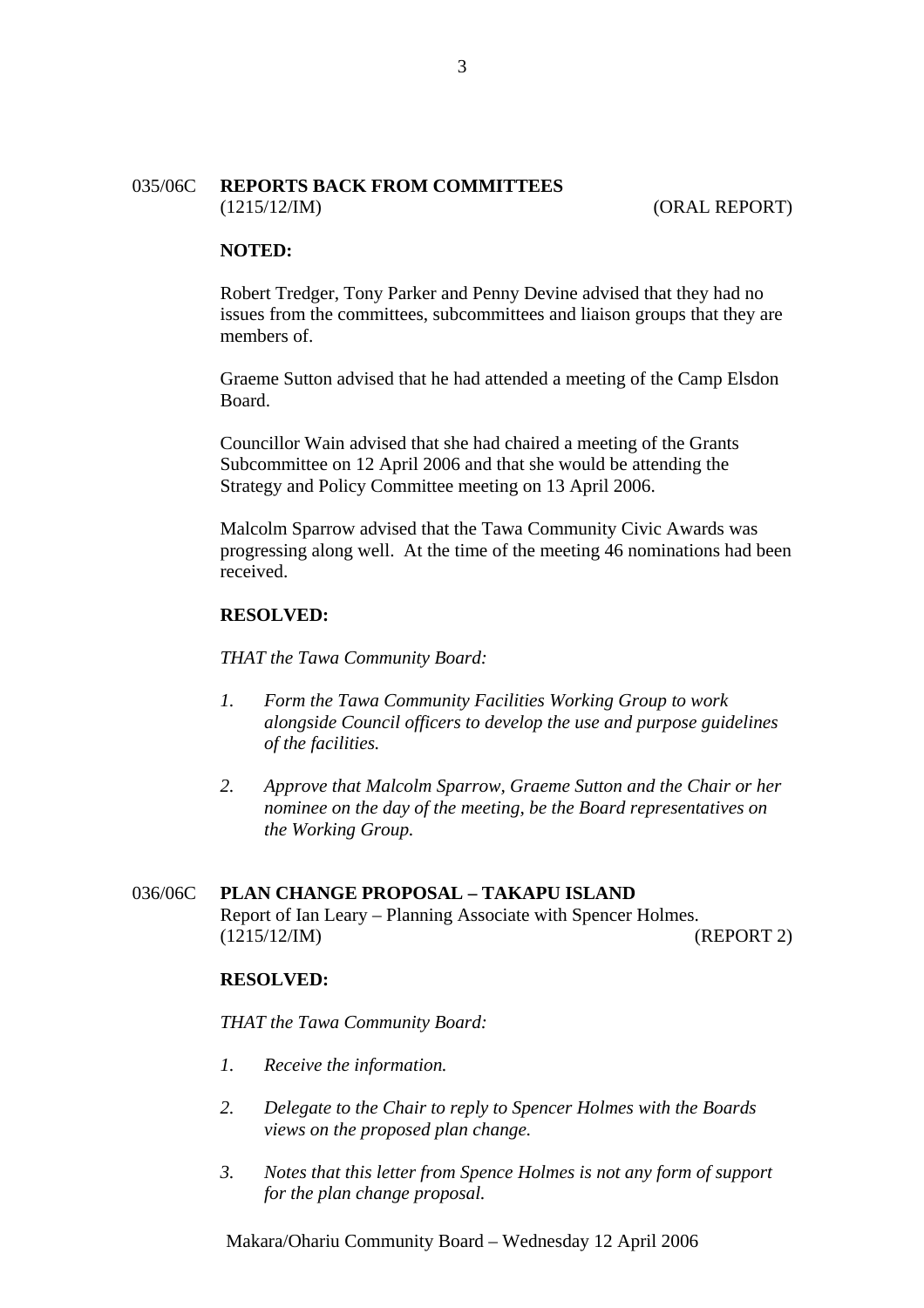## 037/06C **DIRECTOR CORPORATE SERVICES REPORT BACK – PROJECTS AND PROGRAMMES** Report of Andrew Dalziel – Director, Corporate Services. (1215/12/IM) (REPORT 4)

## **RESOLVED:**

*THAT the Tawa Community Board:* 

- *1. Receive the information.*
- *2. Delegate to Board Members the authority to compile submissions to the 2006/07 DAP Consultation and the Tawa Speed Limits proposal.*

# 038/06C **MONTHLY LIST OF RESOURCE CONSENT APPROVALS**

Report of Brylie Henderson – Resource Consents Administrator. (1215/12/IM) (REPORT 5)

## **RESOLVED:**

*THAT the Tawa Community Board:* 

*1. Receive the information.*

## 039/06C **FORWARD PROGRAMME**

Report prepared by Democratic Services. (1215/12/IM) (REPORT 6)

#### **RESOLVED:**

*THAT the Tawa Community Board:* 

- *1. Receive the information.*
- 2. *Approve and amend as needed, the draft work programme for the upcoming meetings.*

| <b>Meeting Date</b>  | <i>Items</i>                        |
|----------------------|-------------------------------------|
|                      |                                     |
| Thursday 11 May 2006 | <b>Standing Items</b>               |
|                      | <b>Reports Back from Committees</b> |
|                      | Policing in Tawa                    |
|                      | <b>Director Corporate Services</b>  |
|                      | report back – includes Projects     |
|                      | and Programmes                      |
|                      | <b>Traffic Resolutions</b>          |